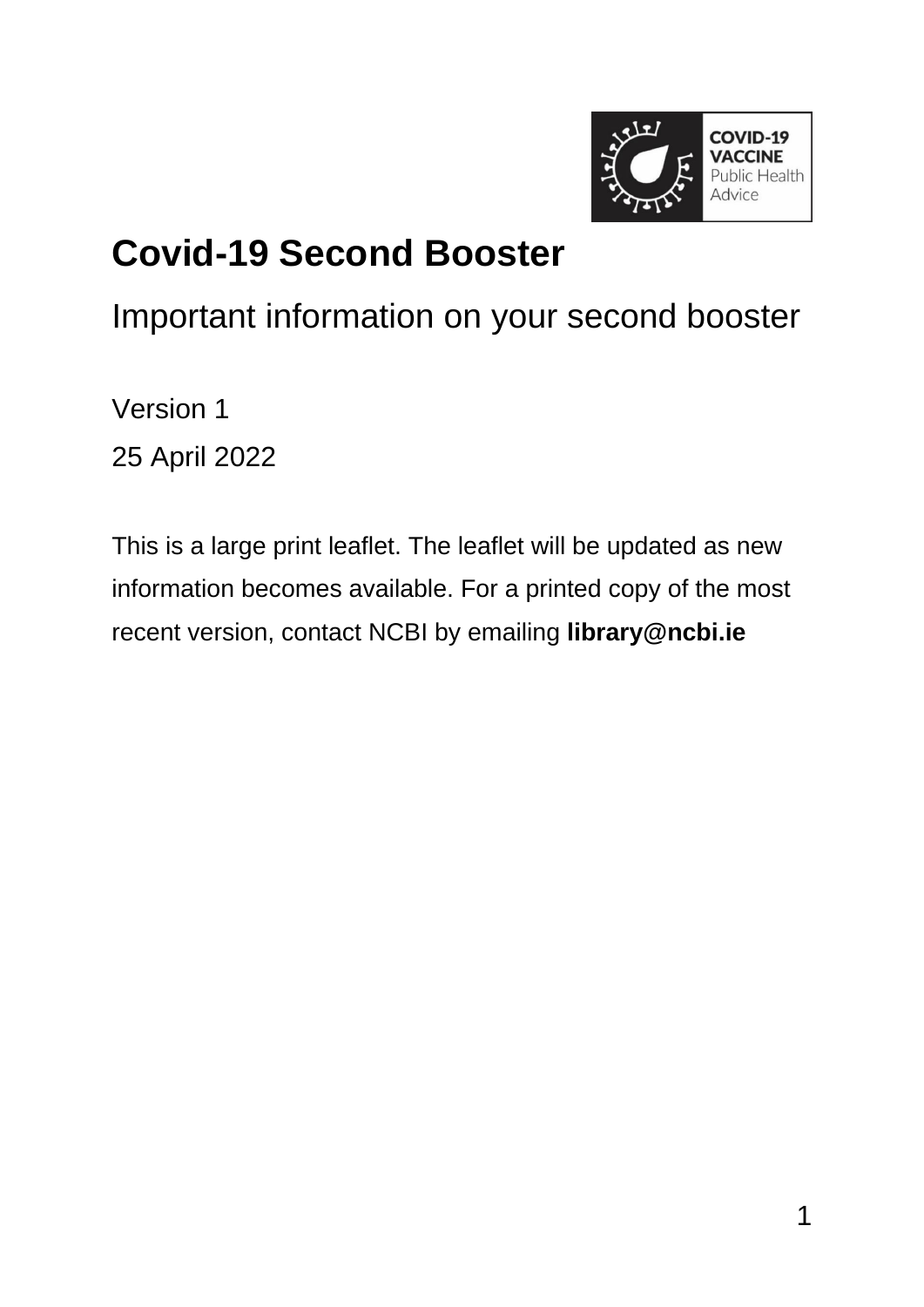#### **About this leaflet**

This leaflet tells you about the COVID-19 second booster. It tells you about:

- **•** who should get a second booster
- **•** why you should get a second booster
- **•** which vaccine you can get as a second booster
- **•** when you should get a second booster
- **•** second booster safety and side effects
- **•** where you can get more information

**Please read this leaflet carefully. Our aim for this information booklet is to allow you to help make an informed decision about getting a second booster.**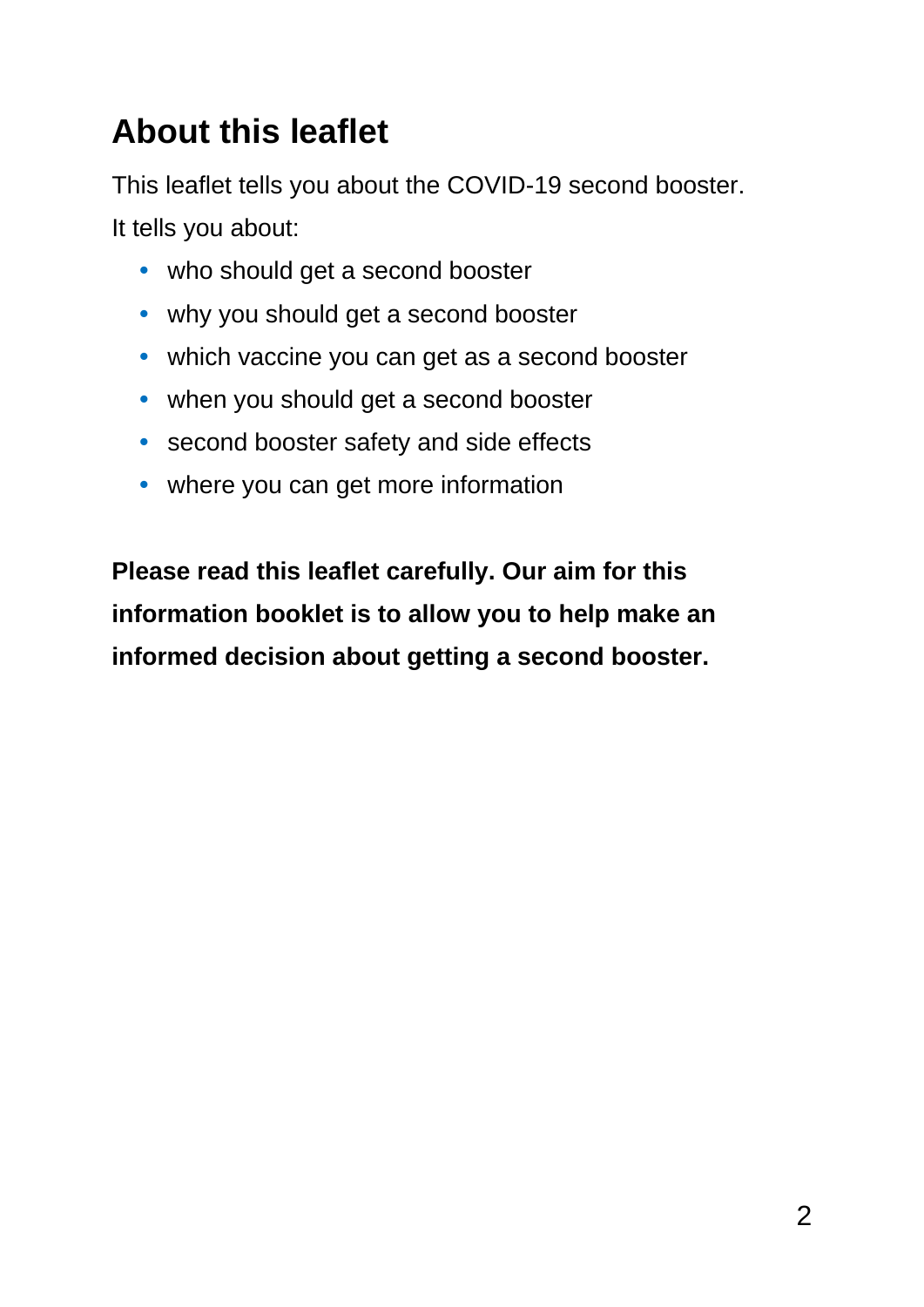# **Who should get a second booster vaccine?**

If you are:

• 65 years or older, or

• 12 years and over with a weak immune system the National Immunisation Advisory Committee NIAC is recommending a second COVID-19 vaccine booster for you.

#### **Why should I get a second booster?**

You may be more at risk of serious illness from COVID-19 – even if you are already vaccinated – because:

- the protection from the vaccines you got already may weaken with time
- you may be more at higher risk of severe disease
- your immune system does not respond as strongly to vaccination

Information from other countries shows that a second booster gives you extra protection from COVID-19 and helps prevent you developing serious illness if you do get COVID-19.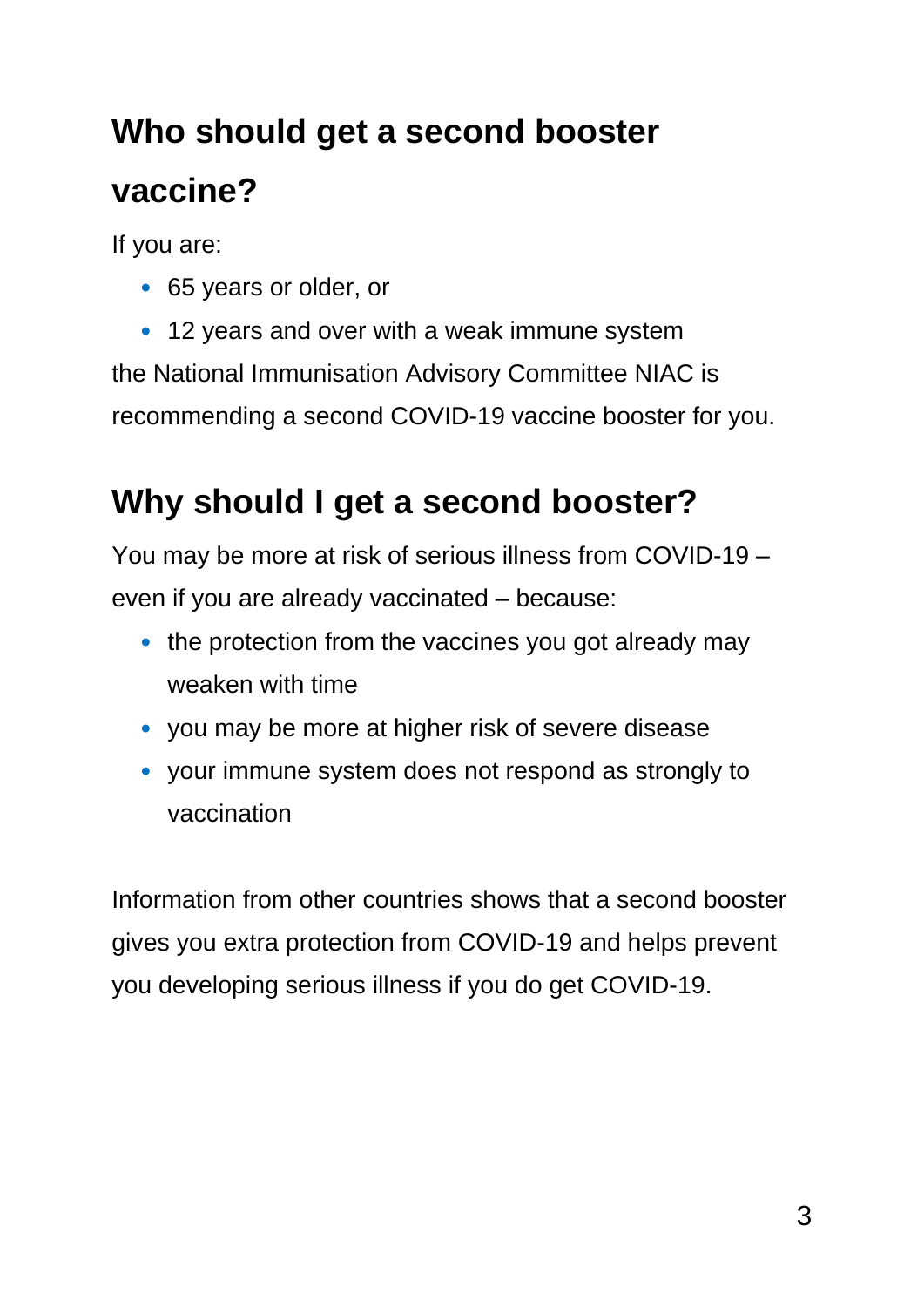# **Which vaccine can I get as a second booster?**

If you are 30 years or older we are offering you a single dose of the Pfizer or Moderna vaccine. If you are 29 years or younger we will offer you a single dose of the Pfizer vaccine – these are mRNA vaccines. You can have these vaccines even if you had a different vaccine before.

You may get a non-mRNA COVID-19 vaccine – like Novavax – if an mRNA vaccine is not suitable or you choose not to have an mRNA vaccine. We will give you detailed information on the vaccines that you get. You can also find it on **[hse.ie/covid19vaccine](https://www2.hse.ie/screening-and-vaccinations/covid-19-vaccine/)**.

#### **When should I get a second booster?**

You can get a second booster when you have had:

- your first round of COVID-19 vaccines, usually 2 doses
- an additional dose, only if you have a weak immune system, and
- your first booster

You should get a second booster at least four months after your first booster.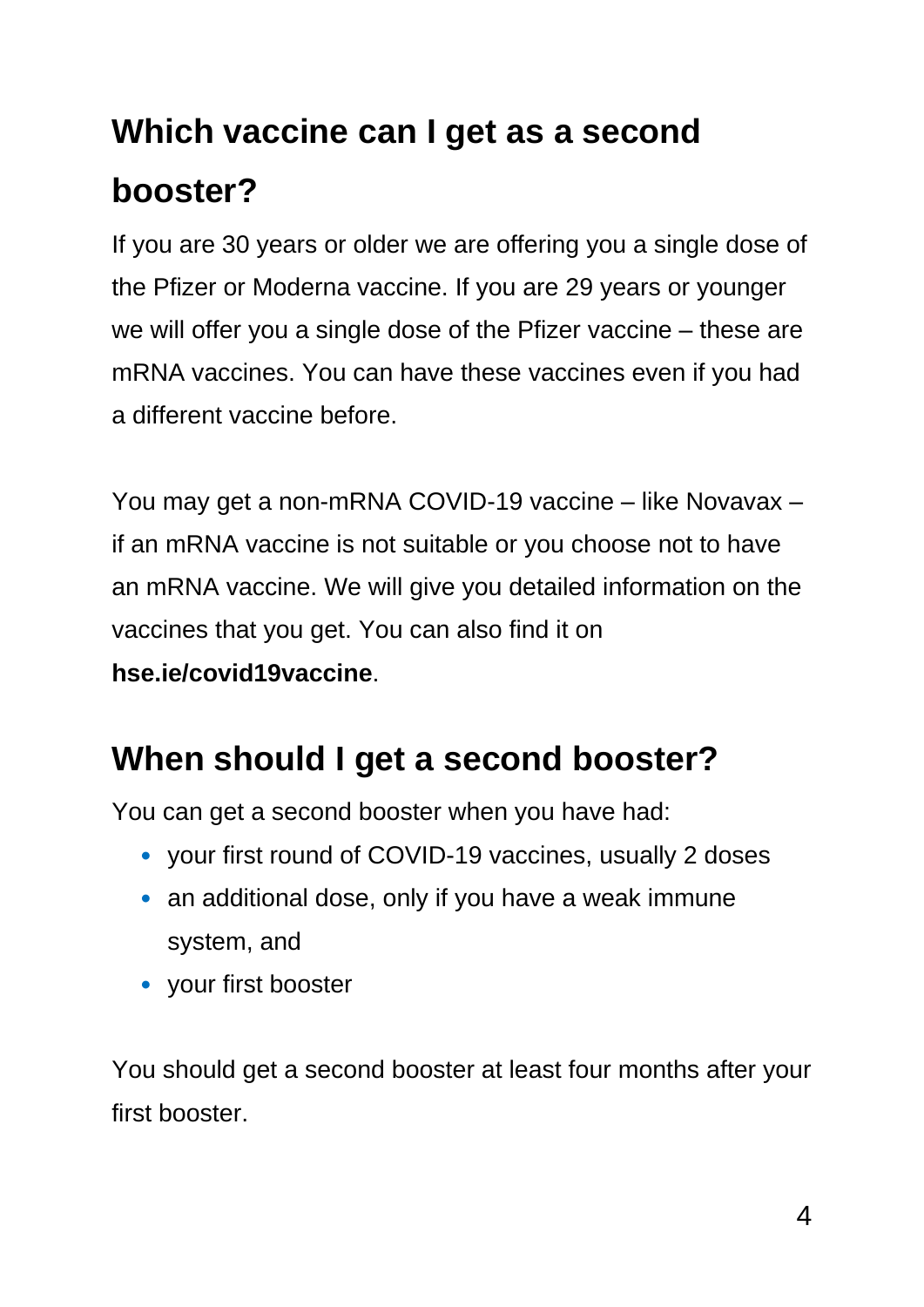For most people, this would be your fourth dose of COVID-19 vaccine. If you have a weak immune system this would be your fifth dose of COVID-19 vaccine.

If you have had COVID-19 since your first booster, wait at least four months before you get a second booster.

# **What do we know about the safety of a second booster?**

We have less information on the safety of the second COVID-19 booster. The UK, Israel, Denmark and some other countries are giving a second booster to certain people. Studies show that there have not been any unexpected safety concerns so far for people who have received their first and second booster.

Myocarditis and pericarditis are inflammatory heart conditions and are very rare risks of mRNA vaccines. These rare side effects are more common in men under the age of 30 years after their second primary vaccine dose. The risk of these side effects appears to be lower after the first booster.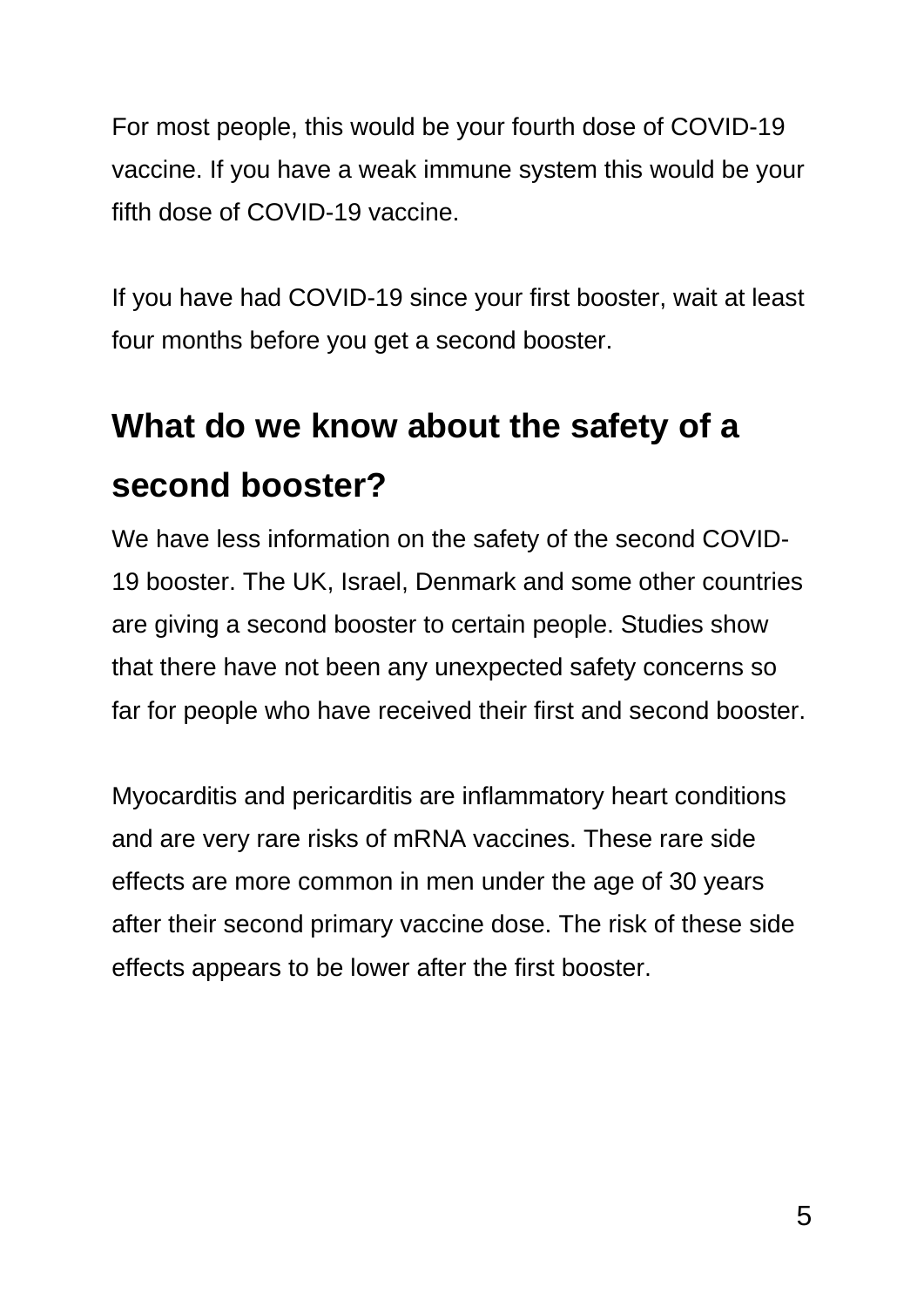# **Is the second booster dose of vaccine licensed by the European Medicines Agency EMA?**

Second boosters of mRNA vaccines have not been approved by the EMA. However, the EMA and the European Centre for Disease Control ECDC have issued advice that a second booster of an mRNA COVID-19 vaccine can be given to those aged 80 and over because they are at high risk of severe disease and a second booster will give them better protection. NIAC recommendations can vary from EMA recommendations due to local data and considerations. In Ireland we follow NIAC advice.

#### **Further information**

For more information on COVID-19 second boosters, please visit **[hse.ie/covid19vaccine](https://www2.hse.ie/screening-and-vaccinations/covid-19-vaccine/)**.

You can also talk to a healthcare professional, like your GP – Doctor – Pharmacist – or Vaccinator, about the vaccine.